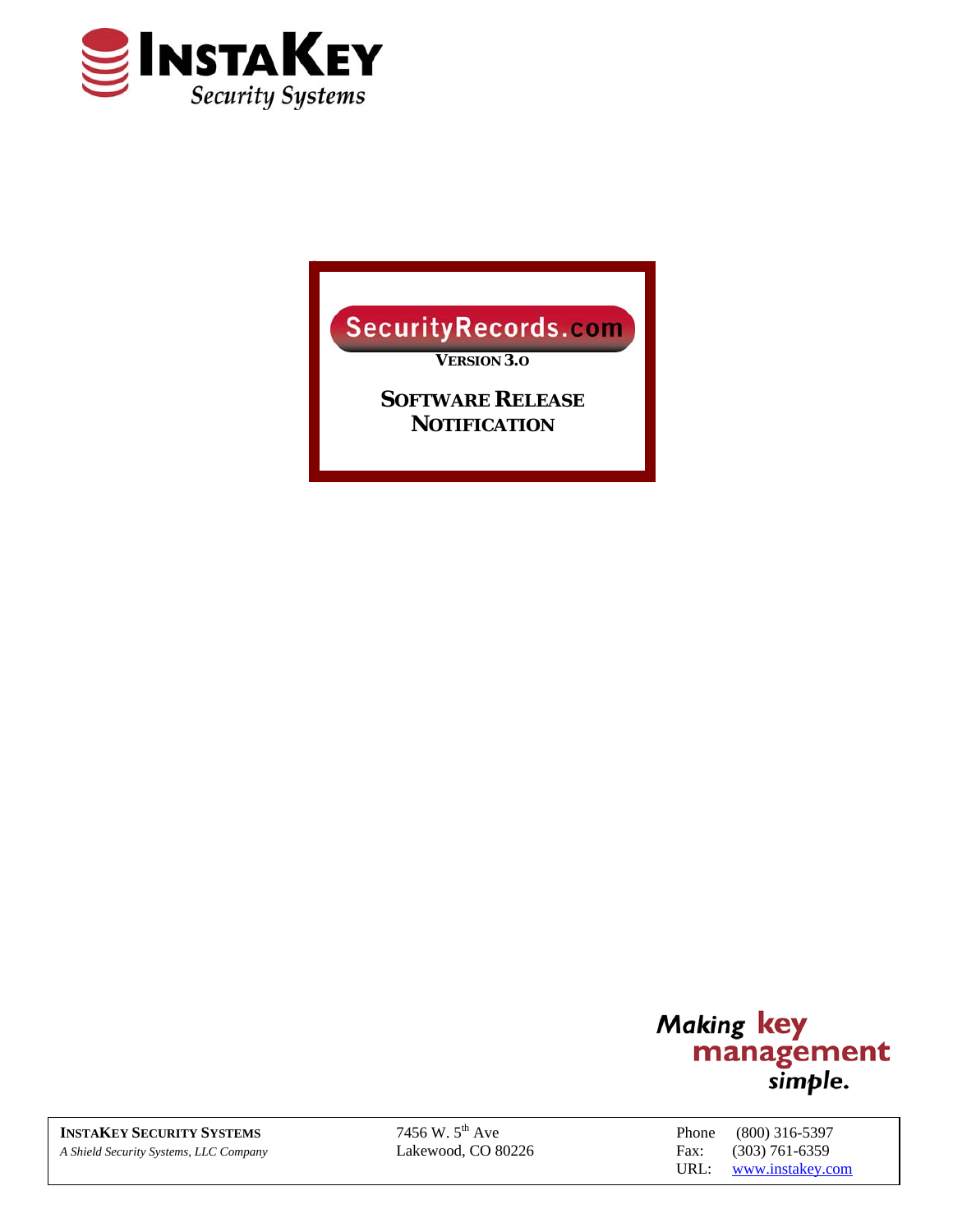

### **Enhancement: New Look & Feel Aesthetic Design**

With the same procedural flow functionality that you have become accustomed to, the new **SecurityRecords.com**™ software version 3.0 has now been upgraded to increase data performance and improve your Key Control productivity.

Many of the screens have now been modified to maximize data return time (improving page loading speeds), provide clearer Font and Color differentiation (enhancing aesthetics), and revised Menus and search capabilities (enriching efficiency).

Below is an example of the new drop-down Menus and Quick Search selection, Screen Colors, and Fonts that have been revised.

| <b>SecurityRecords.com</b> |                         |                                                  | <b>Customer:</b>             |                    |                               |              |                   |                                              | $\mathbf{S}$ Instakey                                                                                |
|----------------------------|-------------------------|--------------------------------------------------|------------------------------|--------------------|-------------------------------|--------------|-------------------|----------------------------------------------|------------------------------------------------------------------------------------------------------|
| <b>Ryan Carter Logout</b>  |                         |                                                  |                              | Demo - Chain Store |                               | $\checkmark$ |                   |                                              |                                                                                                      |
|                            |                         |                                                  |                              |                    |                               |              |                   |                                              | US Patents: 7,120,935   7,653,945   7,702,913   7,844,823   7,840,010   7,861,314 Security Statement |
| <b>Users</b>               |                         | Locations                                        | Doors                        | Keys               | Orders                        | Reports      | Systems           | Admin                                        |                                                                                                      |
| <b>Cylinder/Key Report</b> |                         |                                                  | 0006                         | Find               |                               |              |                   |                                              |                                                                                                      |
| <b>Door Name</b>           |                         |                                                  | Add Keys/Cylinders           |                    |                               |              |                   |                                              |                                                                                                      |
| 0006: All Doors            |                         |                                                  | Add Door                     |                    |                               |              |                   |                                              |                                                                                                      |
|                            | Cylinders: 6 (6 Active) |                                                  |                              |                    |                               |              |                   |                                              |                                                                                                      |
|                            |                         | System: Chain Store Stores SKD (FJ,FK) Find Door |                              |                    |                               |              |                   |                                              |                                                                                                      |
| Records: 1                 |                         |                                                  | View All Doors               |                    | $ae: 1 \vee of 1$             |              |                   | ▐⋲▌⋲▌⇒▌⇒                                     |                                                                                                      |
| <b>Cylinder DHI</b>        |                         |                                                  | <b>Do</b> Reassign Cylinders |                    | Keyway                        | # Cylinder   |                   | # Active                                     |                                                                                                      |
| SKD131                     |                         |                                                  | 0006: All Doors              |                    | FJ                            | 6            |                   | 6                                            |                                                                                                      |
|                            |                         |                                                  |                              |                    |                               |              |                   |                                              |                                                                                                      |
|                            |                         |                                                  |                              |                    |                               |              |                   |                                              |                                                                                                      |
|                            |                         |                                                  |                              |                    |                               |              |                   |                                              |                                                                                                      |
| Keys: 10 (4 Active)        |                         |                                                  |                              |                    |                               |              |                   |                                              |                                                                                                      |
|                            |                         | System: Chain Store Stores SKD (FJ,FK)           |                              |                    |                               |              |                   | $\odot$ Show Active Only $\bigcirc$ Show All |                                                                                                      |
| Records: 10                |                         |                                                  |                              |                    | page: $1 \vee$ of 1           |              |                   | <b>Kimi</b><br>⇔                             |                                                                                                      |
| <b>Key DHI</b>             | Keyway                  | <b>Key Name</b>                                  | <b>Serial Number</b>         | <b>Assigned To</b> |                               |              | <b>Key Status</b> | Step / Type                                  |                                                                                                      |
| SKD131                     | lFJ.                    | Store Only                                       | D877262                      |                    | CHAIN STORE 0006 - Warwick RI |              | Issued            |                                              |                                                                                                      |
| SKD131                     | <b>FJ</b>               | Store Only                                       | D877263                      |                    | CHAIN STORE 0006 - Warwick RI |              | Issued            |                                              |                                                                                                      |
| <b>SKD131</b>              | FJ                      | Store Only                                       | D877264                      |                    | CHAIN STORE 0006 - Warwick RI |              | Issued            |                                              |                                                                                                      |
| <b>SKD131</b>              | FJ                      | Store Only                                       | D877265                      |                    | CHAIN STORE 0006 - Warwick RI |              | Issued            |                                              |                                                                                                      |
|                            |                         |                                                  |                              |                    |                               |              |                   |                                              |                                                                                                      |
|                            |                         |                                                  |                              |                    |                               |              |                   |                                              |                                                                                                      |
|                            |                         |                                                  |                              |                    |                               |              |                   |                                              |                                                                                                      |
|                            |                         |                                                  |                              |                    |                               |              |                   |                                              |                                                                                                      |
|                            |                         |                                                  |                              |                    |                               |              |                   |                                              |                                                                                                      |
|                            |                         |                                                  |                              |                    |                               |              |                   |                                              |                                                                                                      |
|                            |                         |                                                  |                              |                    |                               |              |                   |                                              |                                                                                                      |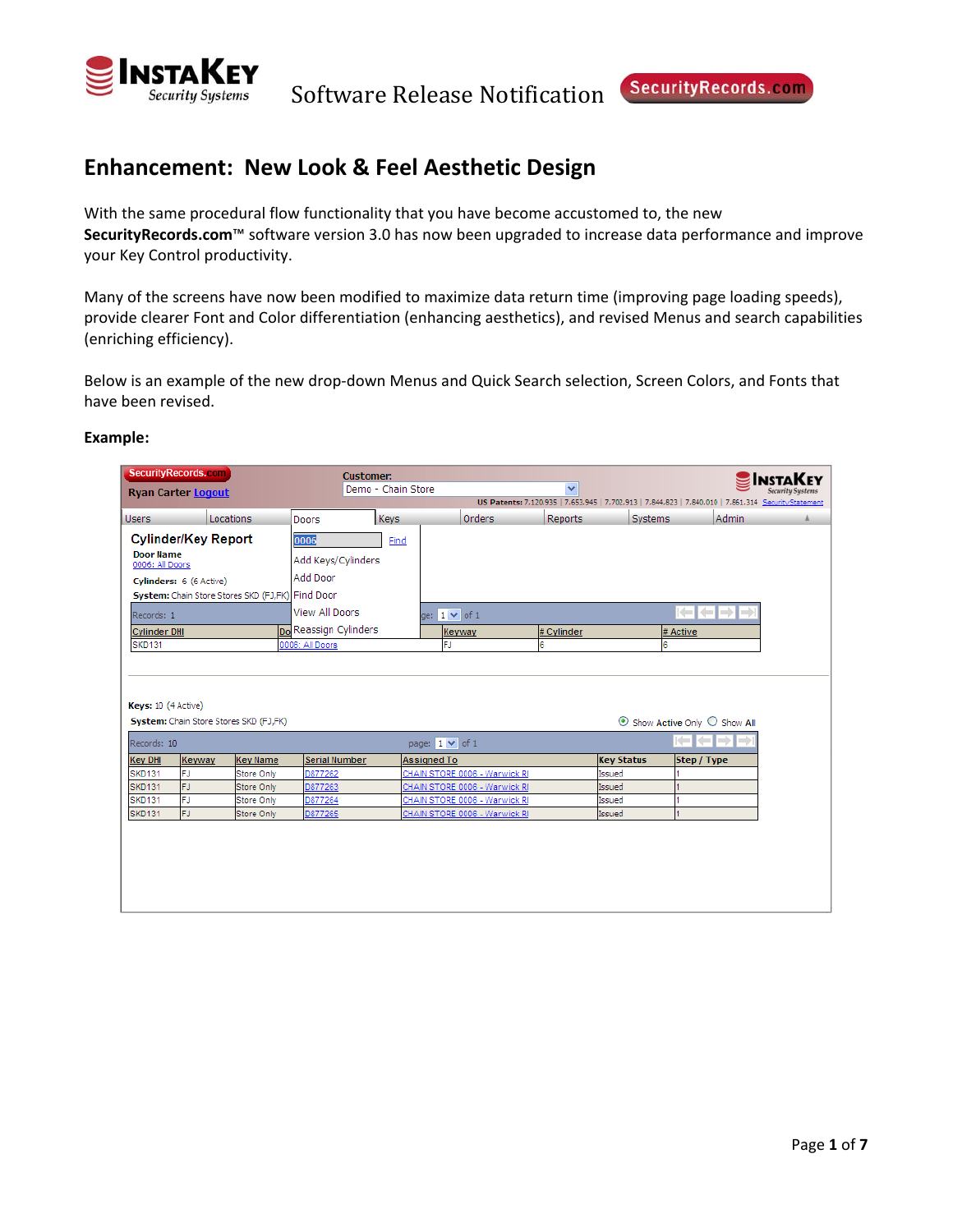

Software Release Notification Security Records.com

## **Enhancement: Location Hierarchy**

The **SecurityRecords.com**™ software version 3.0 "Location Hierarchy" (located in the Locations Menu) maximizes this significant data return efficiency and provides line‐level highlighting which will always keep you in line to review the correct door or location level information.

This screen redesign helps to make any Location/Door lookup or reassignment quicker and easier. As new features are added to this screen, the goal is to improve the management and accuracy of your Locations or Door assignments.

Below is an example of this new look and feel of the Location Hierarchy.

| SecurityRecords.com                                                 | <b>Customer:</b>                                                               |                              |                             |                         |                 |                                                                                                     |
|---------------------------------------------------------------------|--------------------------------------------------------------------------------|------------------------------|-----------------------------|-------------------------|-----------------|-----------------------------------------------------------------------------------------------------|
| <b>Ryan Carter Logout</b>                                           |                                                                                | Demo - Chain Store           |                             | v                       |                 | US Patents: 7,120,935   7,653,945   7,702,913   7,844,823   7,840,010   7,861,314 SecurityStatement |
| Locations<br><b>Users</b>                                           | Doors                                                                          | Keys                         | <b>Orders</b>               | <b>Reports</b>          | Systems         | Admin                                                                                               |
| <b>Location Hierarchy</b><br>۸<br>Doors Users<br><b>V</b> Locations | <b>Door Detail</b>                                                             |                              |                             |                         |                 |                                                                                                     |
| Search: (Locations & Doors)<br>Find                                 | Door Name: D01: Entrance Gates<br>Headquarters: Chain Store Dept D01 - Ontario |                              |                             | View Hierarchy          |                 |                                                                                                     |
| $\rightarrow$                                                       |                                                                                |                              |                             |                         |                 |                                                                                                     |
| Refresh<br>Undo<br>Save                                             | <b>Address:</b>                                                                | 5476 Mission Blvd            | Phone:<br>Phone 2:          |                         |                 |                                                                                                     |
| <b>E</b> CHAIN STORE - Department                                   | City:                                                                          | Ontario                      |                             | <b>Primary Contact:</b> |                 |                                                                                                     |
| CSD - Region D001<br>Ė.                                             | State:                                                                         | California                   |                             |                         |                 |                                                                                                     |
| - Chain Store Dept D01<br>D01: Asst. Mgr.                           | Zip:                                                                           | 97162                        |                             |                         |                 |                                                                                                     |
|                                                                     | Notes:                                                                         |                              |                             |                         |                 |                                                                                                     |
| D01: Asst. Mgr.<br>D01: Cash Drop                                   |                                                                                |                              |                             |                         |                 | Save Notes                                                                                          |
| D01: Cash Office                                                    |                                                                                |                              |                             |                         |                 |                                                                                                     |
| D01: East Entran                                                    | System:                                                                        | Chain Store CSD 5X5 MK (D04) | $\checkmark$                | Save Door System        |                 |                                                                                                     |
| D01: Employee I                                                     |                                                                                |                              |                             |                         |                 |                                                                                                     |
| D01: Entrance G                                                     | Edit Door Detail >                                                             | D01: Entrance Gates          |                             | Save Door Name          | Delete Door     |                                                                                                     |
| D01: Exit Door                                                      |                                                                                |                              |                             |                         |                 |                                                                                                     |
| D01: Fragrance -                                                    | Assign Door Headquarters                                                       |                              |                             |                         |                 |                                                                                                     |
| D01: Fragrance                                                      | Door Inventory                                                                 |                              |                             |                         |                 |                                                                                                     |
| D01: Front Entra                                                    |                                                                                |                              |                             |                         |                 |                                                                                                     |
| D01: IDF Room                                                       | <b>Cylinders: 4 (4 Active)</b>                                                 |                              | Cylinder / Key Report       | Key Level Status        |                 |                                                                                                     |
| D01: Jewelry - C                                                    | Add Keys / Cylinders                                                           |                              | <b>Cylinder Information</b> | ReKey                   | Service Request |                                                                                                     |
| D01: Jewelry - G                                                    | Added: Dec 9 2009 3:22PM by Ryan Carter                                        |                              |                             |                         |                 |                                                                                                     |
|                                                                     | Modified: Dec 11 2009 11:16AM by Ryan Carter                                   |                              |                             |                         |                 |                                                                                                     |
| D01: Jewelry - O                                                    |                                                                                |                              |                             |                         |                 |                                                                                                     |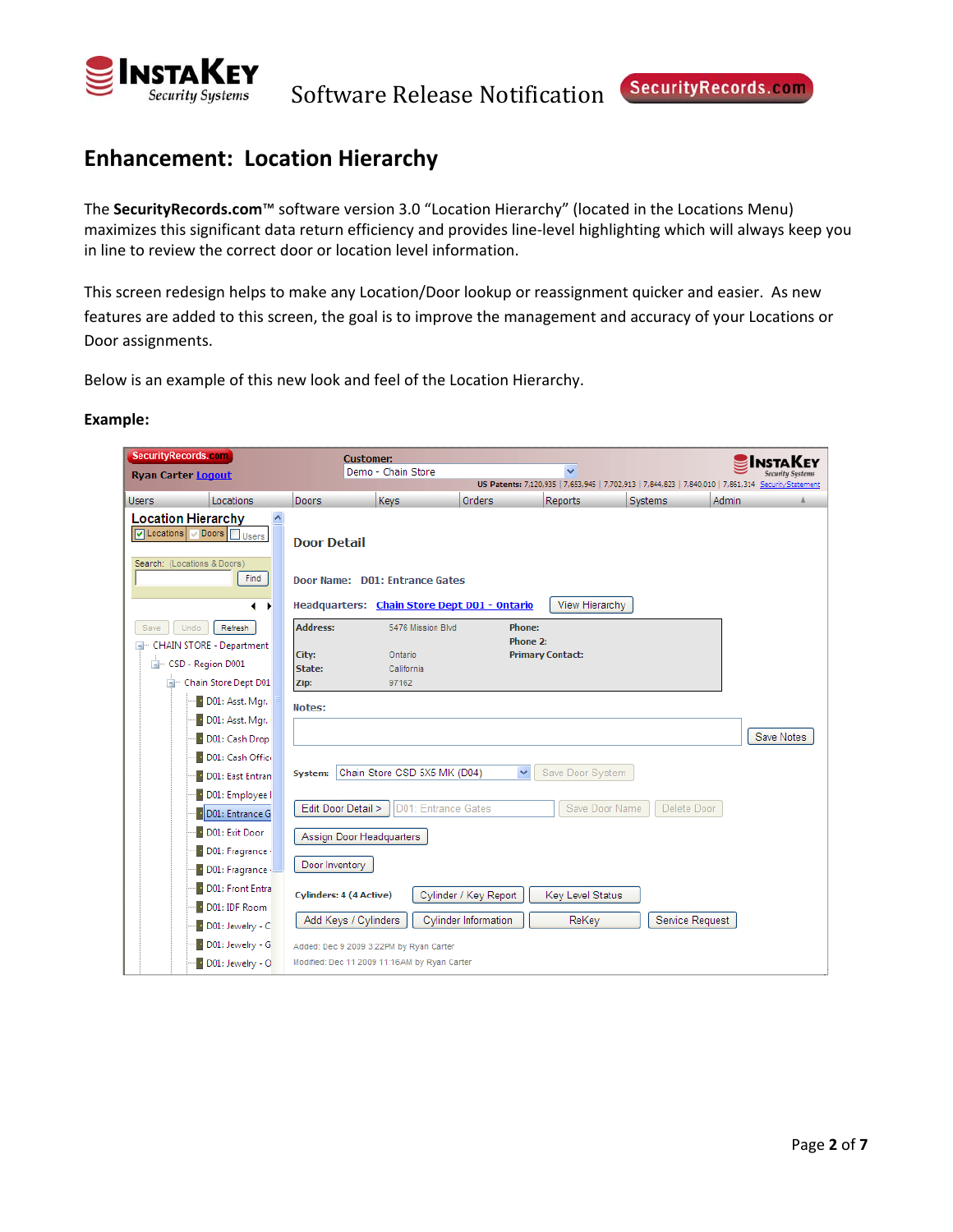

### **Enhancement: Location Address Validation Procedure**

Whether placing an order or tracking a shipment, address validation has become a growing business necessity. The new **SecurityRecords.com**<sup>tm</sup> version 3.0 has now been linked with published address validation databases (UPS & USPS).

This new function has been added to help to reduce inaccurate addresses, potential delivery delays, and avoid additional freight expenses. Whether adding in a new Location or updating an existing one, the software provides a "prompt box" that allows you to select from legitimate published addresses. You can then either choose the correct address from the prompt box, or click the "Valid Address" override checkbox. We've also added this new Validation procedure when orders are placed (i.e. Order Detail screen). Then, you can correct it quickly and efficiently prior to order completion or submittal.

| SecurityRecords.com                                                                                   |                        |                                                        | <b>Customer:</b>                                                                    |                                                     |                                                                                                         |                                                                                                                |       |  |
|-------------------------------------------------------------------------------------------------------|------------------------|--------------------------------------------------------|-------------------------------------------------------------------------------------|-----------------------------------------------------|---------------------------------------------------------------------------------------------------------|----------------------------------------------------------------------------------------------------------------|-------|--|
| <b>Ryan Carter Logout</b>                                                                             |                        |                                                        | Demo - Chain Store                                                                  |                                                     | v                                                                                                       |                                                                                                                |       |  |
| <b>Users</b>                                                                                          | Locations              | Doors                                                  | <b>Keys</b>                                                                         | Orders                                              | Reports                                                                                                 | US Patents: 7.120.935   7.653.945   7.702.913   7.844.823   7.840.010   7.861.314 SecurityStatement<br>Systems | Admin |  |
| <b>Edit Location</b>                                                                                  |                        |                                                        |                                                                                     |                                                     |                                                                                                         | <b>CHAIN STORE Inc. - Corporate</b>                                                                            |       |  |
| Location Info                                                                                         |                        |                                                        | "Required fields are in red                                                         | <b>Contact Info</b>                                 |                                                                                                         |                                                                                                                |       |  |
| <b>Location Name:</b><br>Headquarters:<br><b>Location Status:</b><br>Identifier:<br>Level:<br>System: |                        | CHAIN STORE Inc. - Cornorate<br>N/A - (Not Identified) | $\checkmark$<br>Y<br>$\checkmark$<br>$\checkmark$                                   | Phone:<br>Phone 2:<br>Fax:<br><b>Primary Email:</b> | <b>Primary / Secondary Contact</b><br><b>Primary Contact:</b><br><b>Secondary Contact:</b>              |                                                                                                                |       |  |
| <b>Address Info</b><br><b>Address:</b><br>Address <sub>2:</sub><br>City:                              | <b>DENVER</b>          | 1825 S PLATTE RIVER DR                                 |                                                                                     | <b>UPS Address List</b>                             | select 1825 S PLATTE RIVER DR DENVER CO 80223                                                           | X                                                                                                              |       |  |
| State:<br>Zip:<br>Country                                                                             | CO - Colorado<br>80223 | UNITED STATES<br>Valid Address                         | $\checkmark$<br>$\checkmark$                                                        | <b>Options</b>                                      |                                                                                                         |                                                                                                                |       |  |
| know the address is correct.                                                                          |                        | Is Residential                                         | Please select a valid address from the UPS list above or check valid address if you | $\overline{\mathsf{v}}$<br>Accounting               | Send Orders To This Location<br><b>Bill Orders To This Location</b><br><b>Accounting Number: Assign</b> |                                                                                                                |       |  |
| Update Location                                                                                       | Delete Location        | Cancel                                                 |                                                                                     |                                                     |                                                                                                         |                                                                                                                |       |  |

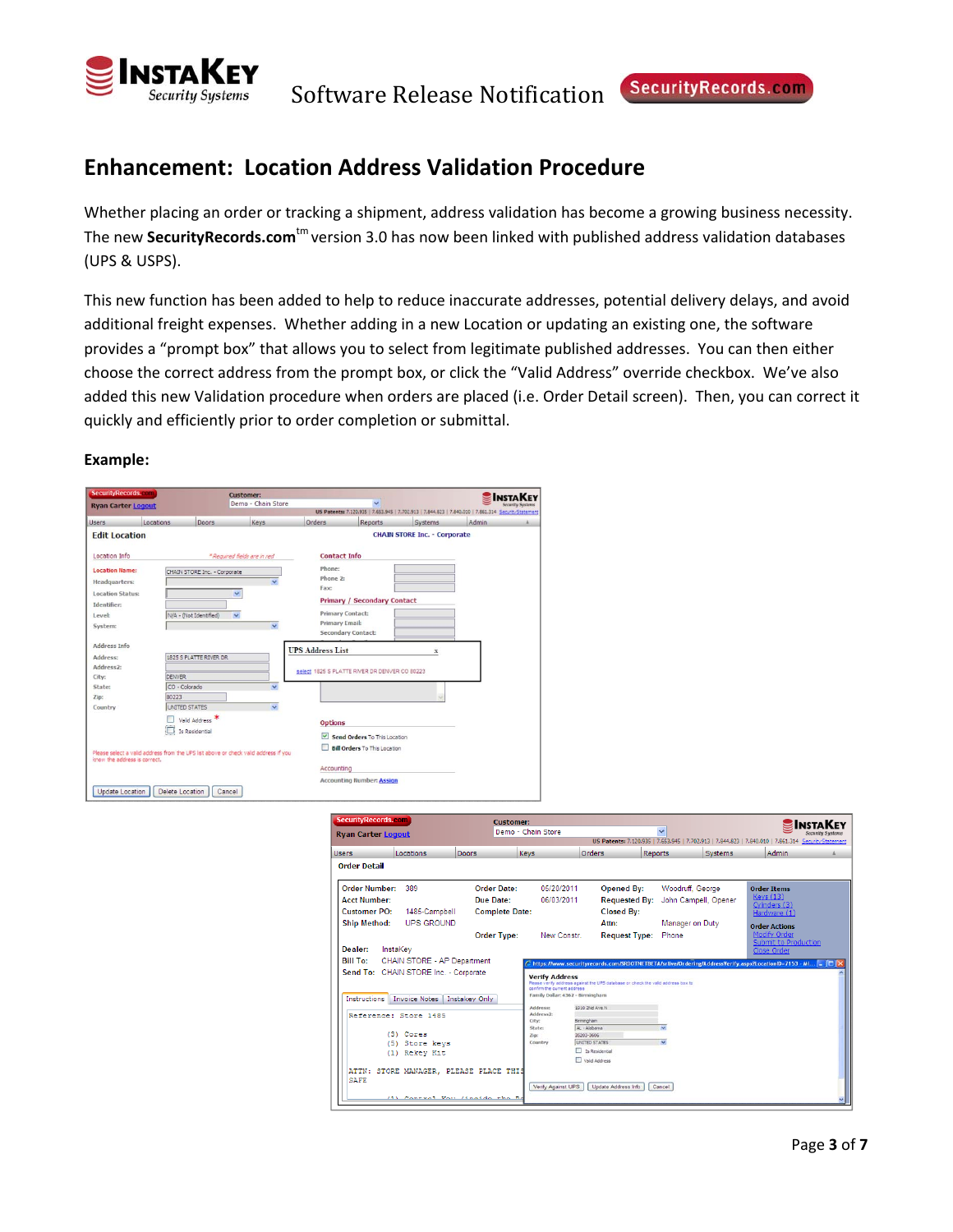

### **Enhancement: Key Definition**

In continuing our efforts toward Key Control simplicity, we have now added a new "Key Definition" function under the Keys menu.

This function allows our End Users to define their own keys by specific English Key Names. Many of us don't memorize the Lock Industry's DHI acronyms (core/key series like AA1), so this new procedure and resulting stored information can now be used in place of them.

So whether, the key is a Grand Master, group of Masters, a single Control, or multiple User Level keys, our End Users can now utilize this feature for research, ordering, or audit capabilities.

Below is an example of the new Key Definition function and how it stores your Key Names.

| For example: |                                     |
|--------------|-------------------------------------|
| <u>DHI</u>   | <b>Key Name</b>                     |
| C.1          | <b>State Emergency Grand Master</b> |
| CA.1         | <b>Store Master</b>                 |
| CTRL-CA.1    | <b>Store Master Control Only</b>    |
| CA1.1        | Supervisor's Office Only            |

| SecurityRecords.com       |           | <b>Customer:</b>                   |                      |                           |                                                                                                     |                      | <b>SINSTAKEY</b>                                |              |                   |                                                                                                     |                     |
|---------------------------|-----------|------------------------------------|----------------------|---------------------------|-----------------------------------------------------------------------------------------------------|----------------------|-------------------------------------------------|--------------|-------------------|-----------------------------------------------------------------------------------------------------|---------------------|
| <b>Ryan Carter Logout</b> |           |                                    | Demo - Chain Store   |                           | $\overline{\mathbf{v}}$                                                                             |                      |                                                 |              |                   |                                                                                                     |                     |
|                           |           |                                    |                      |                           | US Patents: 7,120,935   7,653,945   7,702,913   7,844,823   7,840,010   7,861,314 SecurityStatement |                      |                                                 |              |                   |                                                                                                     |                     |
| <b>Users</b>              | Locations | <b>Doors</b>                       | Keys                 | Orders                    | Reports                                                                                             | Systems              | <b>Admin</b>                                    |              |                   |                                                                                                     |                     |
| <b>Key Definition</b>     |           |                                    |                      | Find                      |                                                                                                     |                      |                                                 |              |                   |                                                                                                     |                     |
|                           |           |                                    | Add Keys / Cylinders |                           |                                                                                                     |                      |                                                 |              |                   |                                                                                                     |                     |
| System:                   |           | Chain Store CSD 5X5 Key Definition |                      |                           |                                                                                                     |                      |                                                 |              |                   |                                                                                                     |                     |
| Control Keys Only:        |           | П                                  | Key Search           |                           |                                                                                                     |                      |                                                 |              |                   |                                                                                                     |                     |
|                           |           |                                    | Mass Reassign        |                           |                                                                                                     |                      |                                                 |              |                   |                                                                                                     |                     |
| Key Level:                |           | $\checkmark$<br>Master (MK)        | View All Keys        |                           |                                                                                                     |                      |                                                 |              |                   |                                                                                                     |                     |
| <b>DHI Series:</b>        |           | --select- V                        | <b>Key Receipts</b>  |                           |                                                                                                     |                      |                                                 |              |                   |                                                                                                     |                     |
| OR                        |           |                                    |                      |                           |                                                                                                     |                      |                                                 |              |                   |                                                                                                     |                     |
| Specific DHI:             |           | <b>CA</b><br>$\checkmark$          |                      |                           |                                                                                                     |                      |                                                 |              |                   |                                                                                                     |                     |
| Key Name:                 |           | <b>Store Master</b>                |                      | Save                      |                                                                                                     |                      |                                                 |              |                   |                                                                                                     |                     |
|                           |           |                                    |                      |                           |                                                                                                     |                      |                                                 |              |                   |                                                                                                     |                     |
|                           |           |                                    |                      |                           |                                                                                                     |                      |                                                 |              |                   |                                                                                                     |                     |
|                           |           |                                    |                      |                           |                                                                                                     |                      |                                                 |              |                   |                                                                                                     |                     |
|                           |           |                                    |                      | ecurityRecords.com        |                                                                                                     | <b>Customer:</b>     |                                                 |              |                   |                                                                                                     |                     |
|                           |           |                                    |                      | <b>Ryan Carter Logout</b> |                                                                                                     | Demo - Chain Store   |                                                 | $\checkmark$ |                   |                                                                                                     | <b>SINSTAKEY</b>    |
|                           |           |                                    |                      |                           |                                                                                                     |                      |                                                 |              |                   | US Patents: 7,120,935   7,653,945   7,702,913   7,844,823   7,840,010   7,861,314 SecurityStatement |                     |
|                           |           |                                    | <b>Users</b>         |                           | Doors<br>Locations                                                                                  | <b>Keys</b>          | Orders                                          | Reports      | Systems           | Admin                                                                                               |                     |
|                           |           |                                    | Keys: 60 (46 Active) |                           |                                                                                                     |                      |                                                 |              |                   |                                                                                                     | $\hat{\phantom{a}}$ |
|                           |           |                                    |                      |                           | System: Chain Store GSD 5X5 MK (D04)                                                                |                      |                                                 |              |                   | ⊙ Show Active Only ○ Show All                                                                       |                     |
|                           |           |                                    | Records: 60          |                           |                                                                                                     |                      | page: $1 \vee$ of 1                             |              |                   | اد<br>$\leftarrow$<br>$\rightarrow$                                                                 |                     |
|                           |           |                                    | <b>Key DHI</b>       | Keyway                    | <b>Key Name</b>                                                                                     | <b>Serial Number</b> | <b>Assigned To</b>                              |              | <b>Key Status</b> | Step / Type                                                                                         |                     |
|                           |           |                                    | CA                   | D04                       | Store Master D01                                                                                    | D1000050             | CSD - Region D001                               |              | Issued            |                                                                                                     |                     |
|                           |           |                                    | CA                   | D04                       | Store Master D01                                                                                    | D1000051             | CSD - Region D001                               |              | Issued            |                                                                                                     |                     |
|                           |           |                                    | сA                   | D04                       | Store Master D01                                                                                    | 01000052             | SD - Region D001                                |              | Issued            |                                                                                                     |                     |
|                           |           |                                    | CA<br>CA             | D04<br>D04                | Store Master D01                                                                                    | D1000053             | CSD - Region D001                               |              | Issued            |                                                                                                     |                     |
|                           |           |                                    | CA                   | D04                       | Store Master D01<br>Store Master D01                                                                | D1000054<br>D1000055 | CSD - Region D001<br>CSD - Region D001          |              | Issued<br>Issued  |                                                                                                     |                     |
|                           |           |                                    | lcA                  | D04                       | Store Master D01                                                                                    | D1000056             | <b>CSD - Region D001</b>                        |              | Issued            |                                                                                                     |                     |
|                           |           |                                    | CA                   | D04                       | Store Master D01                                                                                    | D1000057             | CSD - Region D001                               |              | <b>Issued</b>     | $\overline{2}$                                                                                      |                     |
|                           |           |                                    | CA                   | D04                       | <b>Master Control</b>                                                                               | D1000048             | CSD - Region D001                               |              | Issued            | 2.C                                                                                                 |                     |
|                           |           |                                    | CA                   | D04                       | Store Master D01                                                                                    | D1000049             | CSD - Region D001                               |              | Issued            | 2.5                                                                                                 |                     |
|                           |           |                                    | CA                   | D04                       | Store Master D01                                                                                    | D1000058             | <b>CSD - Region D001</b>                        |              | Fire Box          |                                                                                                     |                     |
|                           |           |                                    | 2CA                  | D04                       | Employee Entrance Only                                                                              | D1000059             | Chain Store Dept D01 - Ontario                  |              | ock Box           |                                                                                                     |                     |
|                           |           |                                    | 3CA<br>4CA           | D04<br>D04                | Compactor Only                                                                                      | D1000060             | <b>Jaria Sanchez</b>                            |              | Issued            |                                                                                                     |                     |
|                           |           |                                    |                      |                           | Cash Office Only                                                                                    | D1000061             | Alexis Holowicki                                |              | Issued            |                                                                                                     |                     |
|                           |           |                                    |                      |                           |                                                                                                     |                      |                                                 |              |                   |                                                                                                     |                     |
|                           |           |                                    | 5CA<br>6CA           | D04<br>D04                | Returns Office Only<br><b>Training Room Only</b>                                                    | D1000062<br>D1000063 | Maria Sanchez<br>Chain Store Dept D01 - Ontario |              | issued<br>ock Box |                                                                                                     |                     |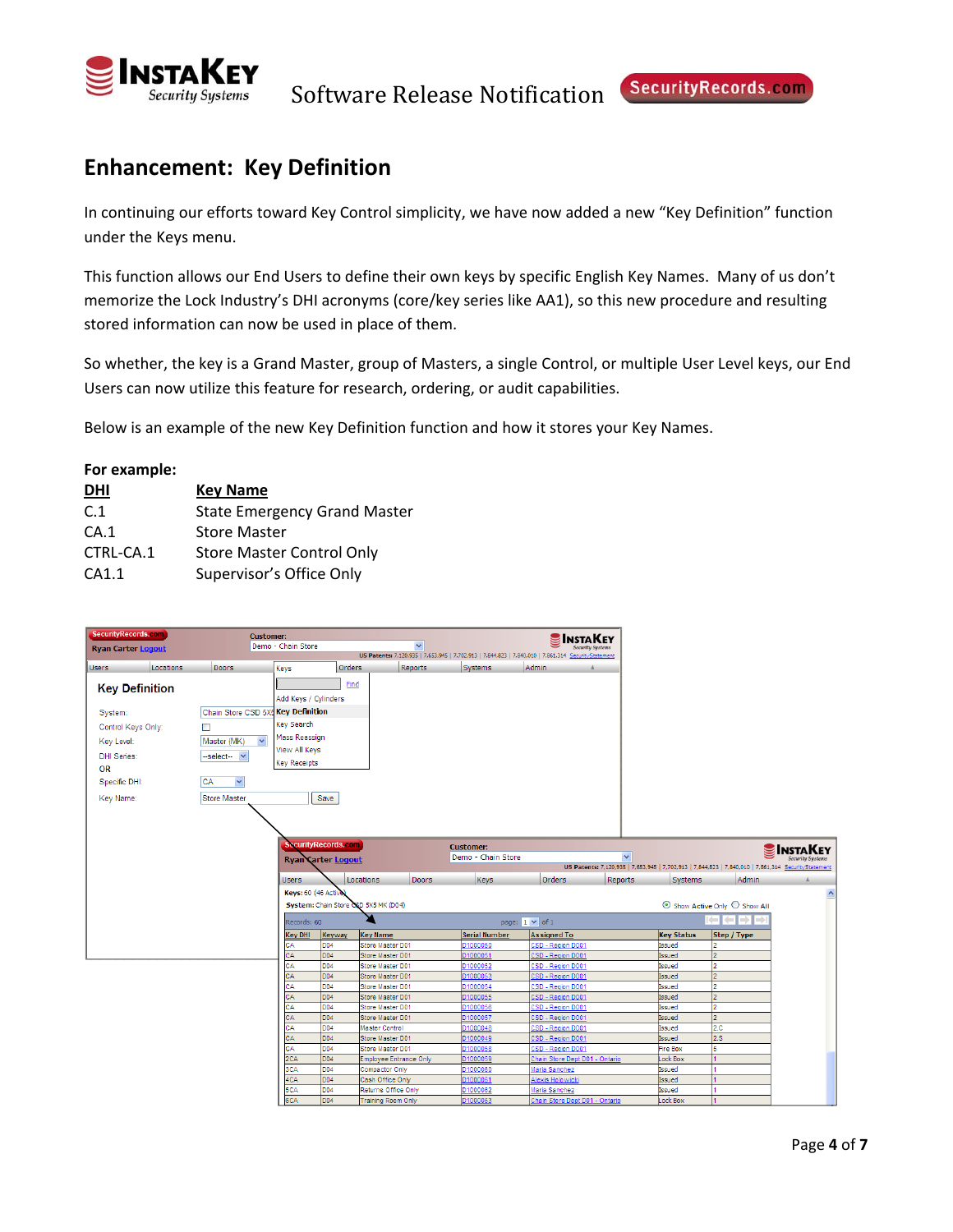

### **Enhancement: Rekeying Kit Ordering – Key Level Status Automation**

When ordering through the "Rekey" buttons on either a Location or Door, the **SecurityRecords.com**tm version 3.0 has a newly automated Key Level Status update procedure. This new procedure automatically updates the prior step key(s) statuses on a single screen via a check box selection.

By selecting this box (checked), the current Key Level Statuses are automatically updated from "*Issued"* to "*Deactivated"* and from "*Mailer"* to "*Issued"*. With just the click of this check box, this procedure can now eliminate the need to manually update the Key Level Status through multiple screens. But, if you wish to order Rekeying Kits with the same procedure as before, just leave this box un‐checked.

Below is an example of this automated Key Level Status update check box.

| <b>SecurityRecords.com</b>              | <b>Ryan Carter Logout</b>                                                                                                                                    | <b>Customer:</b>                                                                                                 | Demo - Chain Store                   |                                                                                | $\overline{\mathbf{v}}$                |                                    |                                                                                                     |  |
|-----------------------------------------|--------------------------------------------------------------------------------------------------------------------------------------------------------------|------------------------------------------------------------------------------------------------------------------|--------------------------------------|--------------------------------------------------------------------------------|----------------------------------------|------------------------------------|-----------------------------------------------------------------------------------------------------|--|
|                                         |                                                                                                                                                              |                                                                                                                  |                                      |                                                                                |                                        |                                    | US Patents: 7,120,935   7,653,945   7,702,913   7,844,823   7,840,010   7,861,314 SecurityStatement |  |
| <b>Users</b>                            | <b>Locations</b>                                                                                                                                             | <b>Doors</b>                                                                                                     | Keys                                 | <b>Orders</b>                                                                  | <b>Reports</b>                         | Systems                            | <b>Admin</b>                                                                                        |  |
| <b>Active Cylinders:</b><br>(this Door) | 1<br>System:<br>Deactivate<br>ALL Cylinders                                                                                                                  | Select from Active Cylinder(s) below, or choose alternate Cylinder DHI here:<br>Chain Store Stores SKD (FJ,FK) V | <b>Cylinder DHI:</b><br>filter list: | <b>Find</b>                                                                    |                                        |                                    |                                                                                                     |  |
|                                         | currently Assigned<br>to this Door                                                                                                                           |                                                                                                                  |                                      | -- Select Option --- V<br>3125 Records Found.<br>DHI - Used - Keyway (flagged) | Select First Unused DHI                |                                    |                                                                                                     |  |
|                                         | Update current Key Statuses for selected Keys (Issued -> Deactivated, Mailer -> Issued) *NOTE: Current Step advanced to Next Step.<br><b>Order Cylinders</b> |                                                                                                                  |                                      |                                                                                |                                        |                                    |                                                                                                     |  |
|                                         |                                                                                                                                                              |                                                                                                                  |                                      |                                                                                |                                        |                                    |                                                                                                     |  |
| Order<br><b>Cylinders</b>               | Cylinder # Cylinders # Cylinders<br><b>DHI</b><br><b>Active</b>                                                                                              | to Order                                                                                                         |                                      |                                                                                |                                        | <b>Key Level Status Automation</b> |                                                                                                     |  |
| ш                                       | <b>SKD55</b>                                                                                                                                                 | 5                                                                                                                |                                      |                                                                                |                                        |                                    |                                                                                                     |  |
| <b>Order Keys</b>                       |                                                                                                                                                              |                                                                                                                  |                                      |                                                                                |                                        |                                    |                                                                                                     |  |
|                                         |                                                                                                                                                              | $\bigcirc$ All Key Steps                                                                                         | Current + Next Key Steps             |                                                                                |                                        |                                    |                                                                                                     |  |
| <b>Key</b><br><b>DHI</b>                | Order<br><b>Keys</b>                                                                                                                                         | <b>Key</b><br>Step: 1<br>$\overline{\mathbf{2}}$                                                                 | 5<br>6<br>з<br>4                     | $\overline{7}$<br>8<br>9                                                       | <b>Key Stamping</b>                    |                                    |                                                                                                     |  |
| <b>SKD55</b>                            | User Keys                                                                                                                                                    | Qty:                                                                                                             | $\vert$                              |                                                                                | $\vee$ .Step +<br>SKD55                | Clear                              |                                                                                                     |  |
| ๛                                       | ⊡<br>Step Keys                                                                                                                                               | Qty:                                                                                                             | h                                    |                                                                                | $+ \nightharpoonup$ .Step + S<br>SKD55 | Clear                              |                                                                                                     |  |
| <b>SKD55</b><br>౼                       | Control (CTRL) Keys<br>for cylinder removal ONLY                                                                                                             | Qty:                                                                                                             |                                      |                                                                                |                                        |                                    |                                                                                                     |  |
|                                         |                                                                                                                                                              |                                                                                                                  |                                      |                                                                                |                                        |                                    |                                                                                                     |  |
| Add to Order >                          | New $\vee$                                                                                                                                                   |                                                                                                                  |                                      |                                                                                |                                        |                                    |                                                                                                     |  |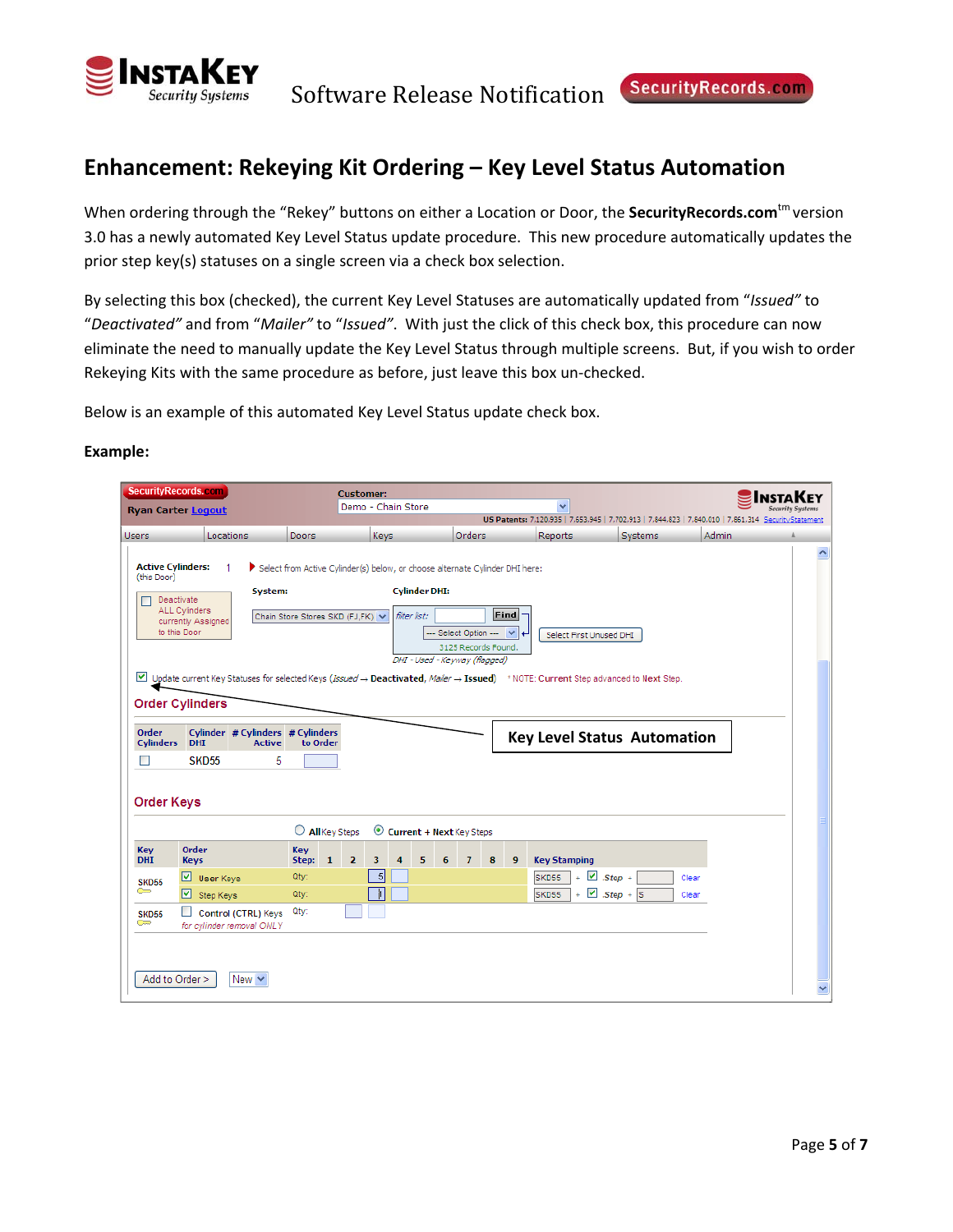

Software Release Notification Security Records.com

### **Enhancement: Order Detail – Screen Revisions**

With the same functionality as the prior software version, we have enhanced the Order Detail screen to provide and track more information per order.

First, all of the function buttons at the bottom have been removed and replaced as **hyperlinks** in the right blue shaded menu. This enhancement allows more scalability in the future as business requires more detailed Order notes and functions.

Secondly, we have added two new fields to the Order Detail screen: **Order Type** and **Request Type**. The "**Order Type**" field provides a category selection of order information (i.e. New Constr., Lock Hardware, Rekey Kit(s) – Emgcy, etc.). Whereas, the "**Request Type**" field reflects how the order was received (i.e. E‐mail, Phone, etc.). When collected during order processing, these two new fields will assist with future program analysis or trending audits.

Below is an example of the revised Order Detail screen.

| SecurityRecords.com                                                                                                                                                                                                                             |                                                                                                                               | <b>Customer:</b>      |                                                                                                                                                                                                                                                 |               |                      |         |                                                                         |         |                                                                                                                                                                      |  |
|-------------------------------------------------------------------------------------------------------------------------------------------------------------------------------------------------------------------------------------------------|-------------------------------------------------------------------------------------------------------------------------------|-----------------------|-------------------------------------------------------------------------------------------------------------------------------------------------------------------------------------------------------------------------------------------------|---------------|----------------------|---------|-------------------------------------------------------------------------|---------|----------------------------------------------------------------------------------------------------------------------------------------------------------------------|--|
| <b>Ryan Carter Logout</b>                                                                                                                                                                                                                       |                                                                                                                               |                       | Demo - Chain Store                                                                                                                                                                                                                              |               |                      |         | $\checkmark$                                                            |         | <b>Security Systems</b>                                                                                                                                              |  |
|                                                                                                                                                                                                                                                 |                                                                                                                               |                       |                                                                                                                                                                                                                                                 |               |                      |         |                                                                         |         | US Patents: 7,120,935   7,653,945   7,702,913   7,844,823   7,840,010   7,861,314 SecurityStatement                                                                  |  |
| <b>Users</b><br><b>Locations</b>                                                                                                                                                                                                                | Doors                                                                                                                         |                       | Keys                                                                                                                                                                                                                                            | <b>Orders</b> |                      | Reports |                                                                         | Systems | Admin                                                                                                                                                                |  |
| <b>Order Detail</b>                                                                                                                                                                                                                             |                                                                                                                               |                       |                                                                                                                                                                                                                                                 |               |                      |         |                                                                         |         |                                                                                                                                                                      |  |
| <b>Order Number:</b><br>389                                                                                                                                                                                                                     |                                                                                                                               | <b>Order Date:</b>    | 05/20/2011                                                                                                                                                                                                                                      |               | <b>Opened By:</b>    |         | Woodruff, George                                                        |         | <b>Order Items</b>                                                                                                                                                   |  |
| <b>Acct Number:</b>                                                                                                                                                                                                                             |                                                                                                                               | Due Date:             | 06/03/2011                                                                                                                                                                                                                                      |               | <b>Requested By:</b> |         | John Campell, Opener                                                    |         | <b>Keys</b> (13)<br>Cylinders (3)                                                                                                                                    |  |
| <b>Customer PO:</b>                                                                                                                                                                                                                             | 1485-Campbell                                                                                                                 | <b>Complete Date:</b> |                                                                                                                                                                                                                                                 |               | <b>Closed By:</b>    |         |                                                                         |         | Hardware (1)                                                                                                                                                         |  |
| <b>Ship Method:</b>                                                                                                                                                                                                                             | UPS GROUND                                                                                                                    |                       |                                                                                                                                                                                                                                                 |               | Attn:                |         | Manager on Duty                                                         |         | <b>Order Actions</b>                                                                                                                                                 |  |
| Dealer:<br>InstaKev<br><b>Bill To:</b><br>Send To: CHAIN STORE Inc. - Corporate<br>Instructions<br>Reference: Store 1485<br>(3) Cores<br>(1) Rekey Kit<br>ATTN: STORE MANAGER, PLEASE PLACE THIS UNOPENED REKEYING KIT INTO YOUR<br><b>SAFE</b> | CHAIN STORE - AP Department<br>Invoice Notes<br>Instakey Only<br>(5) Store keys<br>(1) Control Van (inside the Delection Vit) | Order Type:           | New Constr.<br>Add. Key(s)<br>Control Key<br>Fire Key<br>Labor<br>Lock Hardware<br>New Constr.<br>Recore<br>Rekey Kit(s) - Emgcy<br>Rekey Kit(s) - Std.<br>Relocate<br>Remodel<br>Repl. Key(s)<br>Return<br><b>Store Conversion</b><br>Warranty |               | <b>Request Type:</b> |         | Phone<br> ⊽<br>E-mail<br>Fax<br>Mail<br>Other<br>Phone<br>Postcard<br>v |         | Modify Order<br>Submit to Production<br>Close Order<br><b>Other Functions</b><br><b>Key Level Status</b><br><b>Bulk Order Keys</b><br>Clone Order<br>Preview Reports |  |